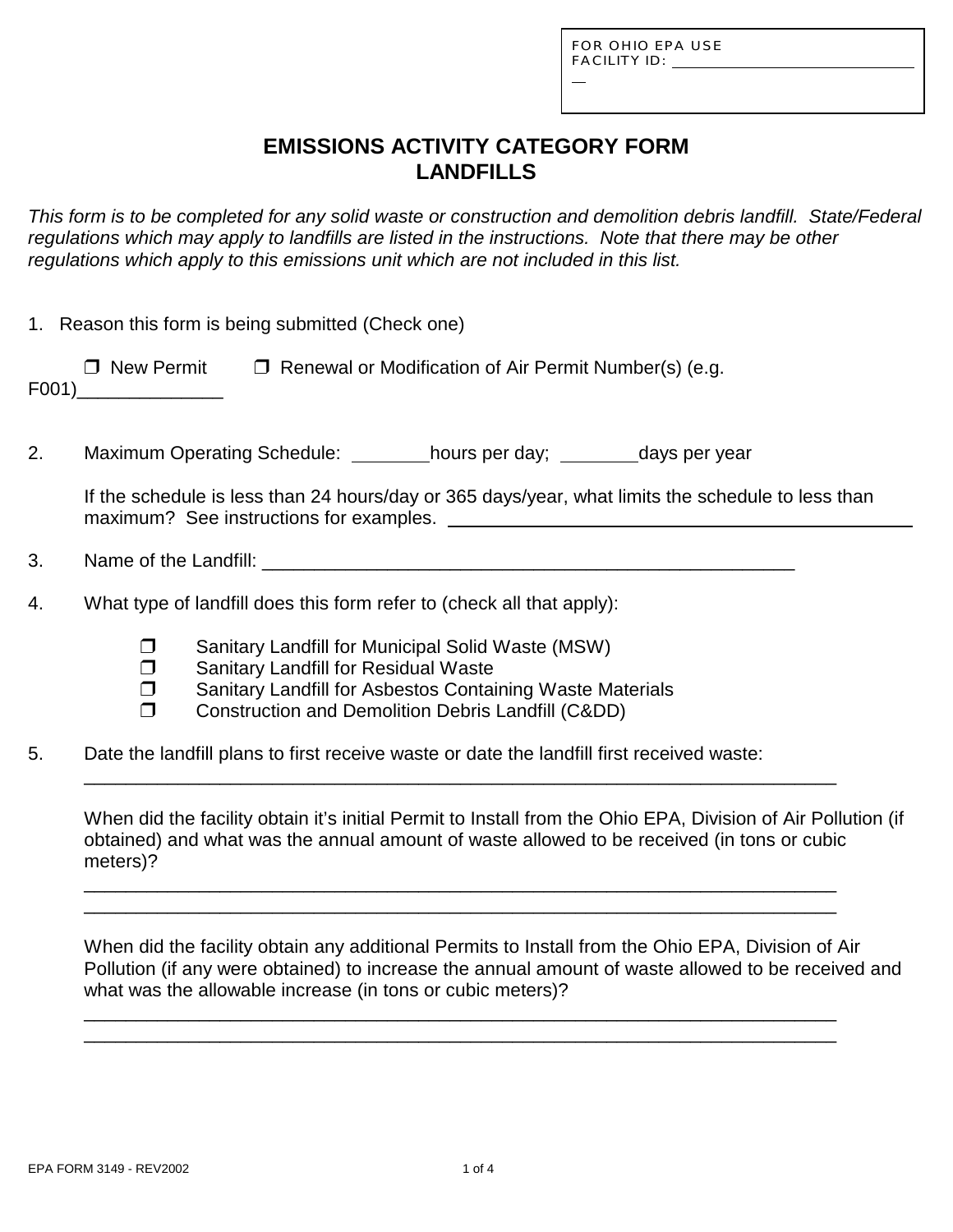6. For sanitary landfills, when did the facility obtain it's current Permit to Install from the Ohio EPA, Division of Solid and Infectious Waste Management (if obtained) and what was the Authorized Maximum Daily Waste Receipt (AMDWR, tons per day) and final capacity allowed (cubic meters)?

\_\_\_\_\_\_\_\_\_\_\_\_\_\_\_\_\_\_\_\_\_\_\_\_\_\_\_\_\_\_\_\_\_\_\_\_\_\_\_\_\_\_\_\_\_\_\_\_\_\_\_\_\_\_\_\_\_\_\_\_\_\_\_\_\_\_\_\_\_\_\_\_ \_\_\_\_\_\_\_\_\_\_\_\_\_\_\_\_\_\_\_\_\_\_\_\_\_\_\_\_\_\_\_\_\_\_\_\_\_\_\_\_\_\_\_\_\_\_\_\_\_\_\_\_\_\_\_\_\_\_\_\_\_\_\_\_\_\_\_\_\_\_\_\_

For sanitary landfills, has the facility applied to receive a Permit to Install from the Ohio EPA, Division of Solid and Infectious Waste Management to increase the AMDWR and, if so, what increase in the AMDWR (tons per day) is being requested?

\_\_\_\_\_\_\_\_\_\_\_\_\_\_\_\_\_\_\_\_\_\_\_\_\_\_\_\_\_\_\_\_\_\_\_\_\_\_\_\_\_\_\_\_\_\_\_\_\_\_\_\_\_\_\_\_\_\_\_\_\_\_\_\_\_\_\_\_\_\_\_\_ \_\_\_\_\_\_\_\_\_\_\_\_\_\_\_\_\_\_\_\_\_\_\_\_\_\_\_\_\_\_\_\_\_\_\_\_\_\_\_\_\_\_\_\_\_\_\_\_\_\_\_\_\_\_\_\_\_\_\_\_\_\_\_\_\_\_\_\_\_\_\_\_

\_\_\_\_\_\_\_\_\_\_\_\_\_\_\_\_\_\_\_\_\_\_\_\_\_\_\_\_\_\_\_\_\_\_\_\_\_\_\_\_\_\_\_\_\_\_\_\_\_\_\_\_\_\_\_\_\_\_\_\_\_\_\_\_\_\_\_\_\_\_\_\_ \_\_\_\_\_\_\_\_\_\_\_\_\_\_\_\_\_\_\_\_\_\_\_\_\_\_\_\_\_\_\_\_\_\_\_\_\_\_\_\_\_\_\_\_\_\_\_\_\_\_\_\_\_\_\_\_\_\_\_\_\_\_\_\_\_\_\_\_\_\_\_\_

\_\_\_\_\_\_\_\_\_\_\_\_\_\_\_\_\_\_\_\_\_\_\_\_\_\_\_\_\_\_\_\_\_\_\_\_\_\_\_\_\_\_\_\_\_\_\_\_\_\_\_\_\_\_\_\_\_\_\_\_\_\_\_\_\_\_\_\_\_\_\_\_ \_\_\_\_\_\_\_\_\_\_\_\_\_\_\_\_\_\_\_\_\_\_\_\_\_\_\_\_\_\_\_\_\_\_\_\_\_\_\_\_\_\_\_\_\_\_\_\_\_\_\_\_\_\_\_\_\_\_\_\_\_\_\_\_\_\_\_\_\_\_\_\_ \_\_\_\_\_\_\_\_\_\_\_\_\_\_\_\_\_\_\_\_\_\_\_\_\_\_\_\_\_\_\_\_\_\_\_\_\_\_\_\_\_\_\_\_\_\_\_\_\_\_\_\_\_\_\_\_\_\_\_\_\_\_\_\_\_\_\_\_\_\_\_\_ \_\_\_\_\_\_\_\_\_\_\_\_\_\_\_\_\_\_\_\_\_\_\_\_\_\_\_\_\_\_\_\_\_\_\_\_\_\_\_\_\_\_\_\_\_\_\_\_\_\_\_\_\_\_\_\_\_\_\_\_\_\_\_\_\_\_\_\_\_\_\_\_

For sanitary landfills, has the facility applied to receive a Permit to Install from the Ohio EPA, Division of Solid and Infectious Waste Management to increase the final capacity and, if so, what increase in the final capacity (mass in million megagrams or volume in cubic meters) is being requested?

7. Estimated final landfill capacity: \_\_\_\_\_\_\_\_\_\_\_\_ tons of compacted waste.

If the landfill is in operation, estimate remaining landfill capacity: \_\_\_\_\_\_\_\_\_\_\_\_\_ tons of compacted waste.

If the landfill is in operation, indicate the tons of solid waste accepted each year (tons/year and year) since solid waste was accepted.

Expected remaining useful life of the landfill \_\_\_\_\_\_\_\_\_\_\_\_\_\_\_\_\_\_years

Assume a waste density of 1000 lb/yd<sup>3</sup> (589 kg/m<sup>3</sup>) or indicate an alternate density used to calculate the capacity: Alternate density  $\frac{1}{2}$  and  $\frac{1}{2}$  and  $\frac{1}{2}$  lb/yd<sup>3</sup>.

If an alternate density is used document how the alternate density was determined.

8. What control methods will or does the facility use to control odors which may contribute to an air pollution public nuisance? In what circumstances will or does the facility apply such control measures?

\_\_\_\_\_\_\_\_\_\_\_\_\_\_\_\_\_\_\_\_\_\_\_\_\_\_\_\_\_\_\_\_\_\_\_\_\_\_\_\_\_\_\_\_\_\_\_\_\_\_\_\_\_\_\_\_\_\_\_\_\_\_\_\_\_\_\_\_\_\_\_\_ \_\_\_\_\_\_\_\_\_\_\_\_\_\_\_\_\_\_\_\_\_\_\_\_\_\_\_\_\_\_\_\_\_\_\_\_\_\_\_\_\_\_\_\_\_\_\_\_\_\_\_\_\_\_\_\_\_\_\_\_\_\_\_\_\_\_\_\_\_\_\_\_ \_\_\_\_\_\_\_\_\_\_\_\_\_\_\_\_\_\_\_\_\_\_\_\_\_\_\_\_\_\_\_\_\_\_\_\_\_\_\_\_\_\_\_\_\_\_\_\_\_\_\_\_\_\_\_\_\_\_\_\_\_\_\_\_\_\_\_\_\_\_\_\_ \_\_\_\_\_\_\_\_\_\_\_\_\_\_\_\_\_\_\_\_\_\_\_\_\_\_\_\_\_\_\_\_\_\_\_\_\_\_\_\_\_\_\_\_\_\_\_\_\_\_\_\_\_\_\_\_\_\_\_\_\_\_\_\_\_\_\_\_\_\_\_\_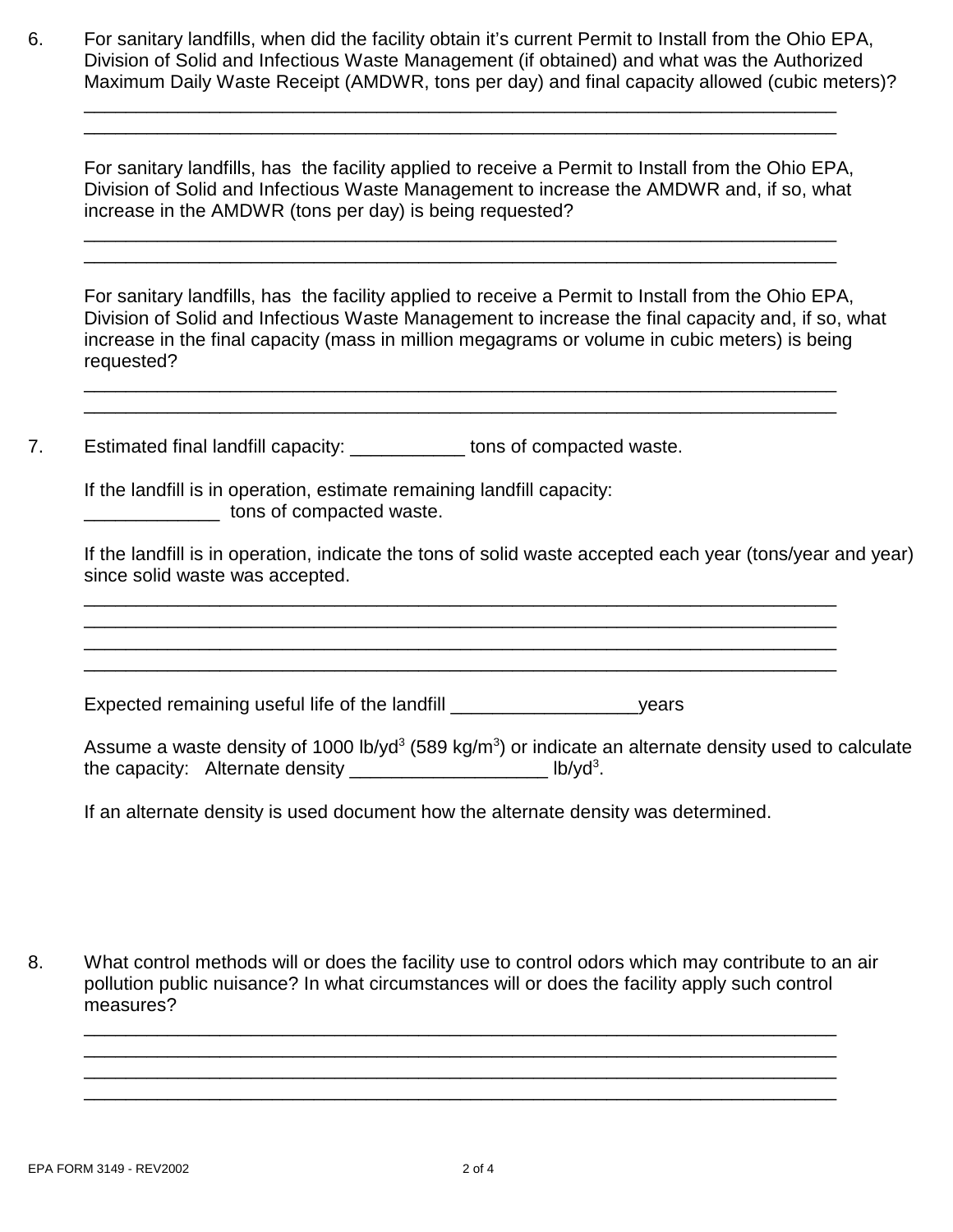9. For landfills which are subject to the federal regulations under 40 CFR Part 60 subpart WWW, or subject to the federal regulations under 40 CFR Part 60 subpart Cc, or subject to OAC 3745-76, what is the current design capacity of the landfill in million megagrams by mass or in million cubic meters by volume (see 60.752(a))?

\_\_\_\_\_\_\_\_\_\_\_\_\_\_\_\_\_\_\_\_\_\_\_\_\_\_\_\_\_\_\_\_\_\_\_\_\_\_\_\_\_\_\_\_\_\_\_\_\_\_\_\_\_\_\_\_\_\_\_\_\_\_\_\_\_\_\_\_\_\_\_\_ \_\_\_\_\_\_\_\_\_\_\_\_\_\_\_\_\_\_\_\_\_\_\_\_\_\_\_\_\_\_\_\_\_\_\_\_\_\_\_\_\_\_\_\_\_\_\_\_\_\_\_\_\_\_\_\_\_\_\_\_\_\_\_\_\_\_\_\_\_\_\_\_

10. Waste material information:

| <b>Waste Material Description</b>             | <b>Silt</b><br>Content,<br><b>Percent</b> | <b>Moisture</b><br>Content,<br><b>Percent</b> | <b>Volume</b><br>Dumped per<br>Year, Cubic Yds<br>Per Year |  |
|-----------------------------------------------|-------------------------------------------|-----------------------------------------------|------------------------------------------------------------|--|
| Unprocessed community solid waste             |                                           | <b>NA</b>                                     | <b>NA</b>                                                  |  |
| Shredded community solid waste                |                                           | NA                                            | <b>NA</b>                                                  |  |
| Unprocessed commercial solid waste            |                                           | <b>NA</b>                                     | <b>NA</b>                                                  |  |
| Shredded commercial solid waste               |                                           | <b>NA</b>                                     | <b>NA</b>                                                  |  |
| Construction and demolition debris            |                                           | <b>NA</b>                                     | <b>NA</b>                                                  |  |
| Industrial solid waste, non-hazardous         |                                           |                                               |                                                            |  |
| Hazardous solid waste                         |                                           |                                               |                                                            |  |
| Mining waste                                  |                                           |                                               |                                                            |  |
| Agricultural waste                            |                                           |                                               |                                                            |  |
| <b>Regulated Asbestos Containing Material</b> | <b>NA</b>                                 | <b>NA</b>                                     |                                                            |  |
| Incinerator residue                           |                                           |                                               |                                                            |  |
| Fly ash                                       |                                           |                                               |                                                            |  |
| Sludge (type __________________)              |                                           |                                               |                                                            |  |
| Other (specify __________________)            |                                           |                                               |                                                            |  |
| Landfill operation:<br>11.                    |                                           |                                               |                                                            |  |
| Daily waste received:                         |                                           | Average ____________ tons/day;                |                                                            |  |
|                                               | Maximum                                   | tons/day                                      |                                                            |  |

12. Attach a simple drawing of the landfill site. The drawing should include approximate property lines, fences, asbestos warning signs, access roadways, existing and future on-site roadways, buildings, permanent storage piles, existing and planned cell locations, the type of waste in each cell, borrow areas, asbestos waste areas, and direction of prevailing wind.

Attachment ID:

# **FUGITIVE DUST EMISSIONS INFORMATION**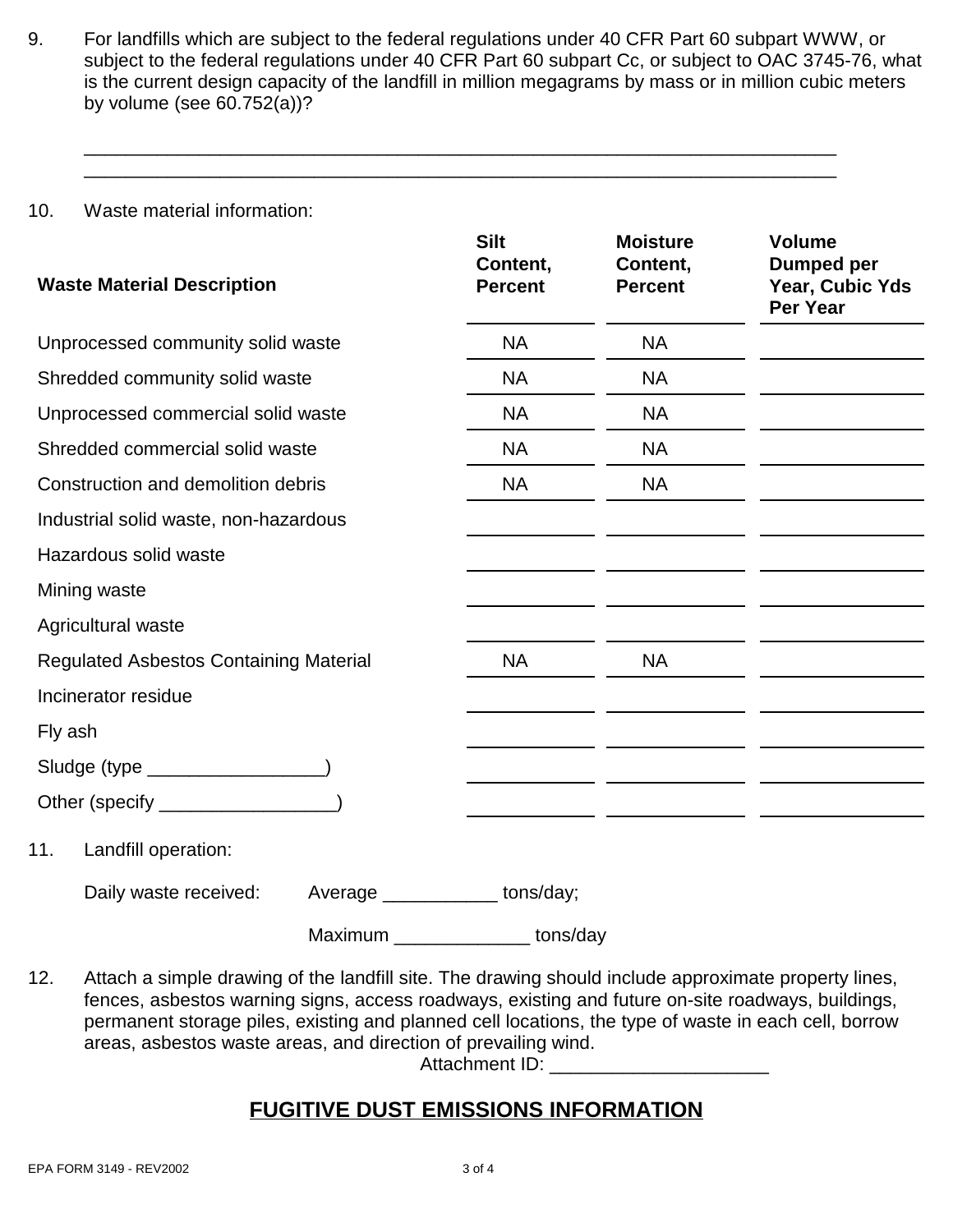13. Attach a detailed description of techniques used to control fugitive dust emissions during the construction of the landfill, and during the operation of the landfill, including the dumping, transfer, compaction and covering of waste material, but not including the control of fugitive dust emissions from plant roadways and parking areas. Refer to the instructions for this form for additional information.

Attachment ID: \_\_\_\_\_\_\_\_\_\_\_\_\_\_\_\_

### **ASBESTOS WASTE DISPOSAL**

- 14. Will the landfill accept asbestos-containing waste material as defined in 40 CFR 61.141?
	- $\Box$  yes (complete items 15 through 21 of this form)
	- $\Box$  no (do not complete items 15 through 21 of this form)
- 15. Minimum amount of cover applied within 24 hours of deposition of asbestos waste:\_\_\_\_\_\_\_\_\_ inches

\_\_\_\_\_\_\_\_\_\_\_\_\_\_\_\_\_\_\_\_\_\_\_\_\_\_\_\_\_\_\_\_\_\_\_\_\_\_\_\_\_\_\_\_\_\_\_\_\_\_\_\_\_\_\_\_\_\_\_\_\_\_\_\_\_\_\_\_\_\_\_\_ \_\_\_\_\_\_\_\_\_\_\_\_\_\_\_\_\_\_\_\_\_\_\_\_\_\_\_\_\_\_\_\_\_\_\_\_\_\_\_\_\_\_\_\_\_\_\_\_\_\_\_\_\_\_\_\_\_\_\_\_\_\_\_\_\_\_\_\_\_\_\_\_

- 16. Describe the cover material to be used for asbestos waste:
- 17. On an attached sheet, describe the control techniques used to comply with 40 CFR 61, Subpart M: National Emission Standard for Asbestos. State the procedures to be followed for accepting asbestos wastes, preparation of deposition site, unloading, covering and compaction. Please include which compliance options ( 40 CFR 61.154 (a) or 40 CFR 61.154 (c) or (d) ) will be used to meet the requirements of 40 CFR 61.154.

Attachment ID: \_\_\_\_\_\_\_\_\_

18. The permit for a landfill which disposes of asbestos waste will contain or contains terms and conditions which require an Asbestos Spill Contingency Plan to protect workers and control asbestos emissions in the event of an asbestos spill. Attach a copy of the Asbestos Spill Contingency Plan.

Attachment ID: \_\_\_\_\_\_\_

19. On an attached sheet, describe record keeping procedures used to document the delivery of asbestos wastes, the origination, hauler, and amount and condition of the load. Describe procedures to record the location of deposited asbestos wastes. Indicate the attachment ID.

Attachment ID:

20. On an attached sheet, describe the final closure techniques to be used on areas where asbestos wastes are deposited.

Attachment ID: \_\_\_\_\_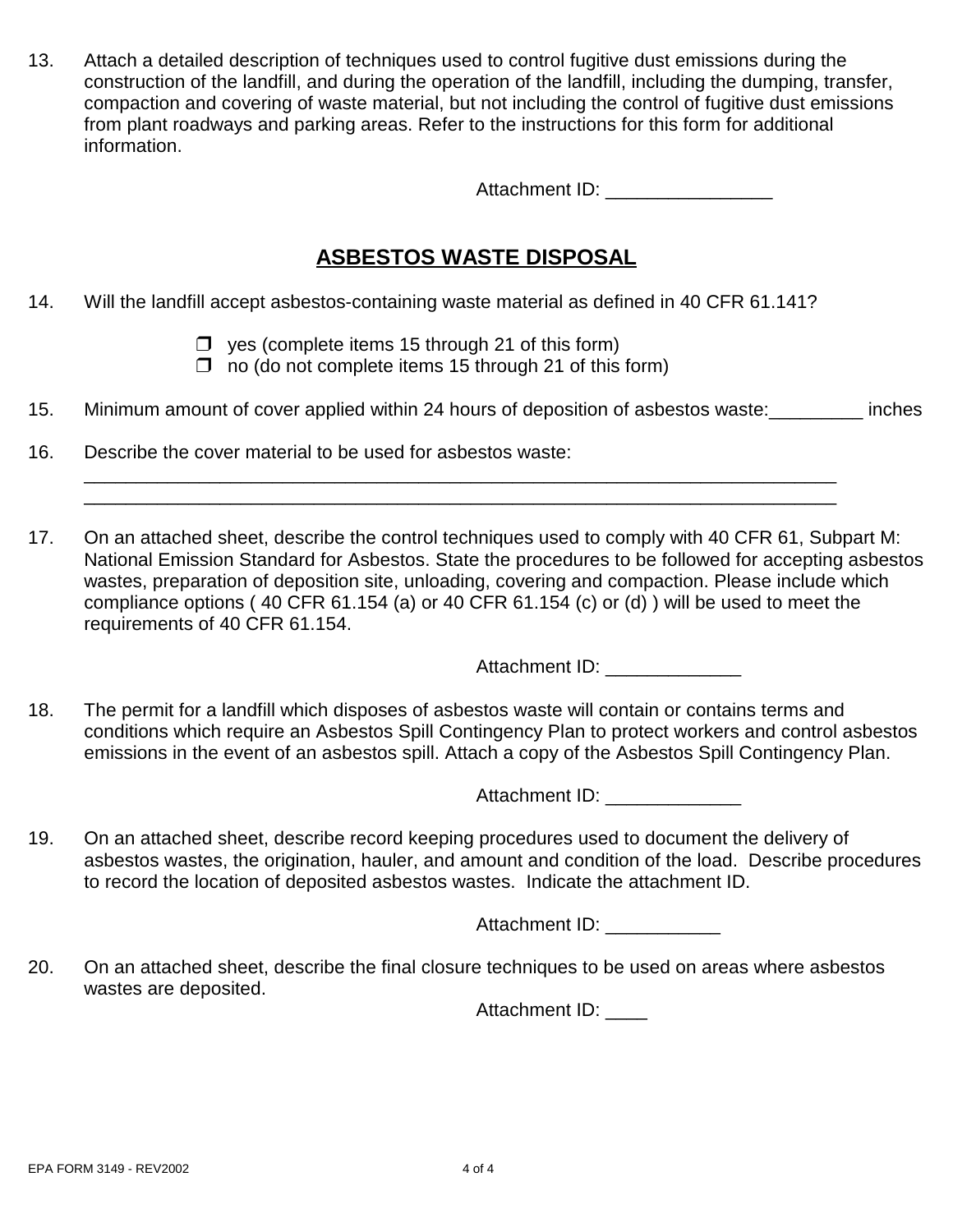## **INSTRUCTIONS FOR COMPLETION OF THE EMISSIONS ACTIVITY CATEGORY FORM FOR LANDFILLS**

**GENERAL INSTRUCTIONS:** Provide complete responses to all applicable questions. If an item does not apply to the emissions unit, write in "Not Applicable" or "NA." If the answer is not known, write in "Not Known" or "NK." If you need assistance in understanding a question after reading the instructions below, contact your Ohio EPA District Office or Local Air Agency for assistance. Submittal of an incomplete application will delay application review and processing. In addition, the application may be returned as incomplete if all applicable questions are not answered appropriately.

This emissions activity category form is a technical information form which addresses air contaminant emissions from landfills. An EAC form for Roadways and Parking Areas should accompany this form. This EAC form is not intended to satisfy the permit to install application requirements for a sanitary landfill required under OAC 3745-27-06.

For the purpose of this form, a "landfill" is defined as a land disposal site where solid waste materials, semisolid waste materials, construction and demolition debris, or asbestos-containing waste materials are accepted for disposal. OAC 3745-76 (Control of NMOC Emissions from Existing Landfills), specifically 3745- 76-01 (B) (12), defines a landfill as "an engineered facility in which wastes are placed for permanent disposal in accordance with Chapters 3745-27 and 3745-37 of the Administrative Code".

"Asbestos-containing waste materials" means mill tailings or any waste that contains commercial asbestos and is generated by a source (emissions unit) subject to the provisions of 40 CFR 61, Subpart M: National Emission Standard for Asbestos. This term includes filters from control devices, friable asbestos waste material, and bags or other similar packaging contaminated with commercial asbestos. As applied to demolition and renovation operations, this term also includes regulated asbestos-containing material waste and materials contaminated with asbestos including disposable equipment and clothing (terms are defined in 40 CFR 61.141).

### **APPLICABLE REGULATIONS:**

*The following State and Federal Regulations may be applicable to landfills. Note that there may be other regulations which apply to this emissions unit which are not included in this list.*

Federal: 40 CFR 60, (NSPS) Subpart A, (General Requirements), 40 CFR 60, (NSPS) Subpart WWW (Standards of Performance for Municipal Solid Waste Landfills) 40 CFR 60, (NSPS) Subpart Cc (Emissions Guidelines and Compliance Times for Municipal Solid Waste Landfills) State: OAC rule 3745-31-02 (Permit to Install) OAC rule 3745-35-02 (Permit to Operate) OAC rule 3745-15-07 (Air Pollution Nuisances) OAC rule 3745-17-07 (Visible Particulate Emissions) OAC rule 3745-17-08 (Restrictions of Emission of Fugitive Dust) OAC rule 3745-27 (Solid Waste Regulations) OAC rule 3745-29 (Industrial Solid waste Regulations) OAC rule 3745-30 (Residual Solid Waste Regulations) OAC rule 3745-31-05 (Best Available Technology (BAT) Requirements) OAC rule 3745-76 (Control of NMOC Emissions from Existing Landfills)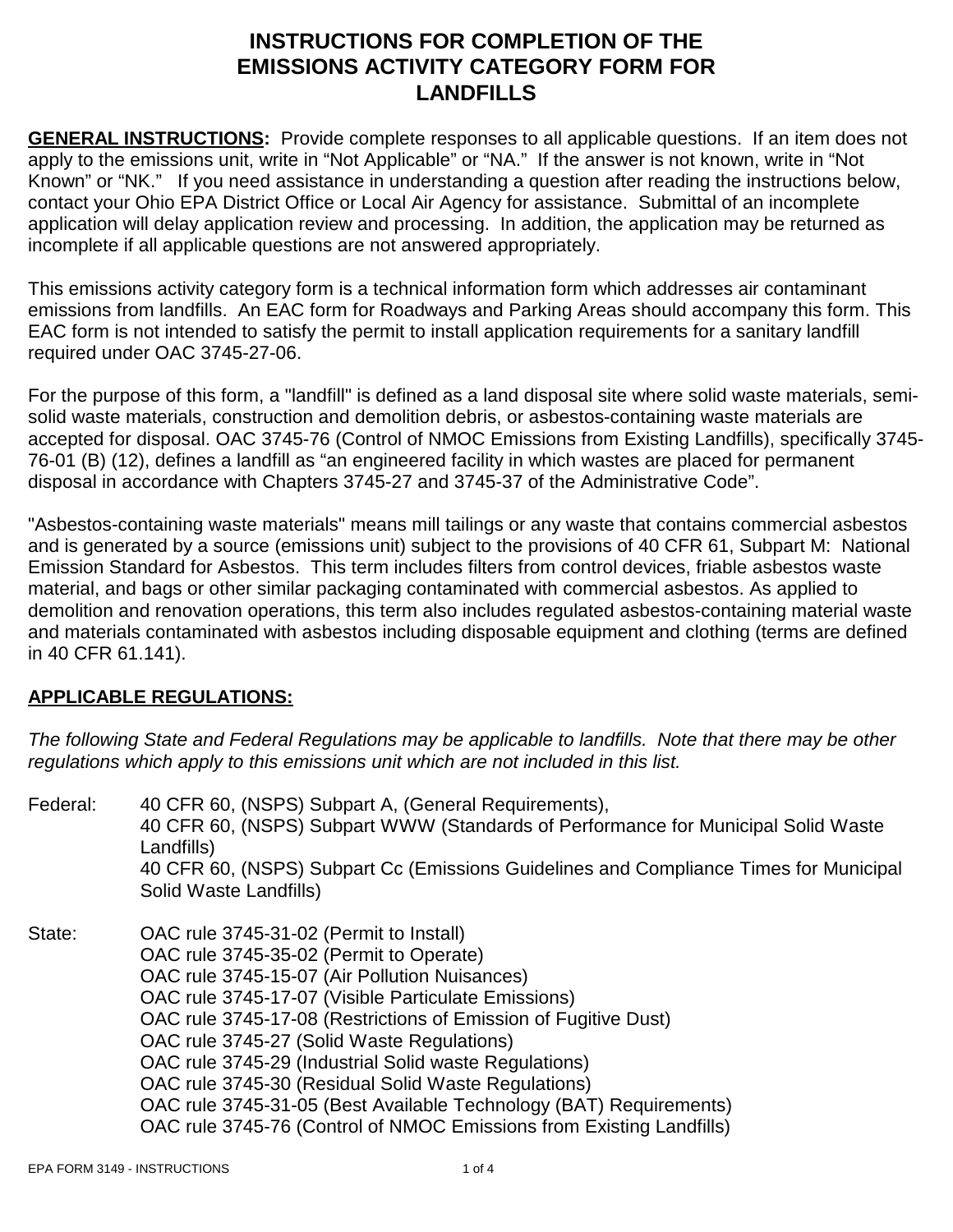OAC rule 3745-400 (Construction and Demolition Debris Regulations)

If you would like a copy of these regulations, contact your Ohio EPA District Office or Local Air Agency. State regulations may also be viewed and downloaded from the Ohio EPA website at http://www.epa.state.oh.us/dapc/regs/regs.html. Federal regulations may be viewed and downloaded at http://www.epa.gov/docs/epacfr40/chapt-I.info/subch-C.htm.

#### **CALCULATING EMISSIONS:**

USEPA has developed emission factors for many types of emissions units and published them in a document titled "Compilation of Air Pollutant Emission Factors, AP-42", available from the following website: http://www.epa.gov/ttn/chief/ap42/index.html

Estimation software for landfills (Landfill Gas Emissions Model) is available from the following USEPA website:

http://www.epa.gov/ttn/catc/products.html#software

### **SPECIFIC INSTRUCTIONS:**

- 1. Indicate whether this is an application for a new permit or an application for permit renewal. If applying for a permit renewal, provide the 4-character OEPA emissions unit identification number.
- 2. Provide the maximum number of hours per day and days per year the landfill is expected to operate. The following are examples of why the maximum number of hours per day may be less than 24 or the maximum number of days per year may be less than 365 (this list is not all-inclusive):
	- The facility can only operate during daylight hours.
	- The process can only operate within a certain range of ambient temperatures.
	- The process is limited by another operation (i.e., a bottleneck).
- 7. Indicate the planned final capacity of the landfill in tons of compacted waste. For landfills already in operation, also indicate the remaining capacity to be filled in tons of compacted waste. The cover material should not be included in these calculations. Use an average waste density of 1,000 pounds per cubic yard (589 kg/m<sup>3</sup>), or indicate the actual density used in pounds per cubic yard, and document the method of determination on a separate sheet.
- 10. If any waste material will not be accepted, indicate this by entering "none" in the column next to the waste type.

The silt content (percent fines) for each waste type accepted is entered into the appropriate column next to the name of the waste material. Similarly, the moisture content (percent weight water), and the volume (in cubic yards) which is typically dumped in one year are entered into their appropriate columns.

Types of material (refer to the appropriate sections of the OAC or the federal regulations for the definitions of the material types):

- Unprocessed community solid waste: Directly from residential sources.
- Shredded community solid waste: Refuse from residential sources that has been processed through a shredder.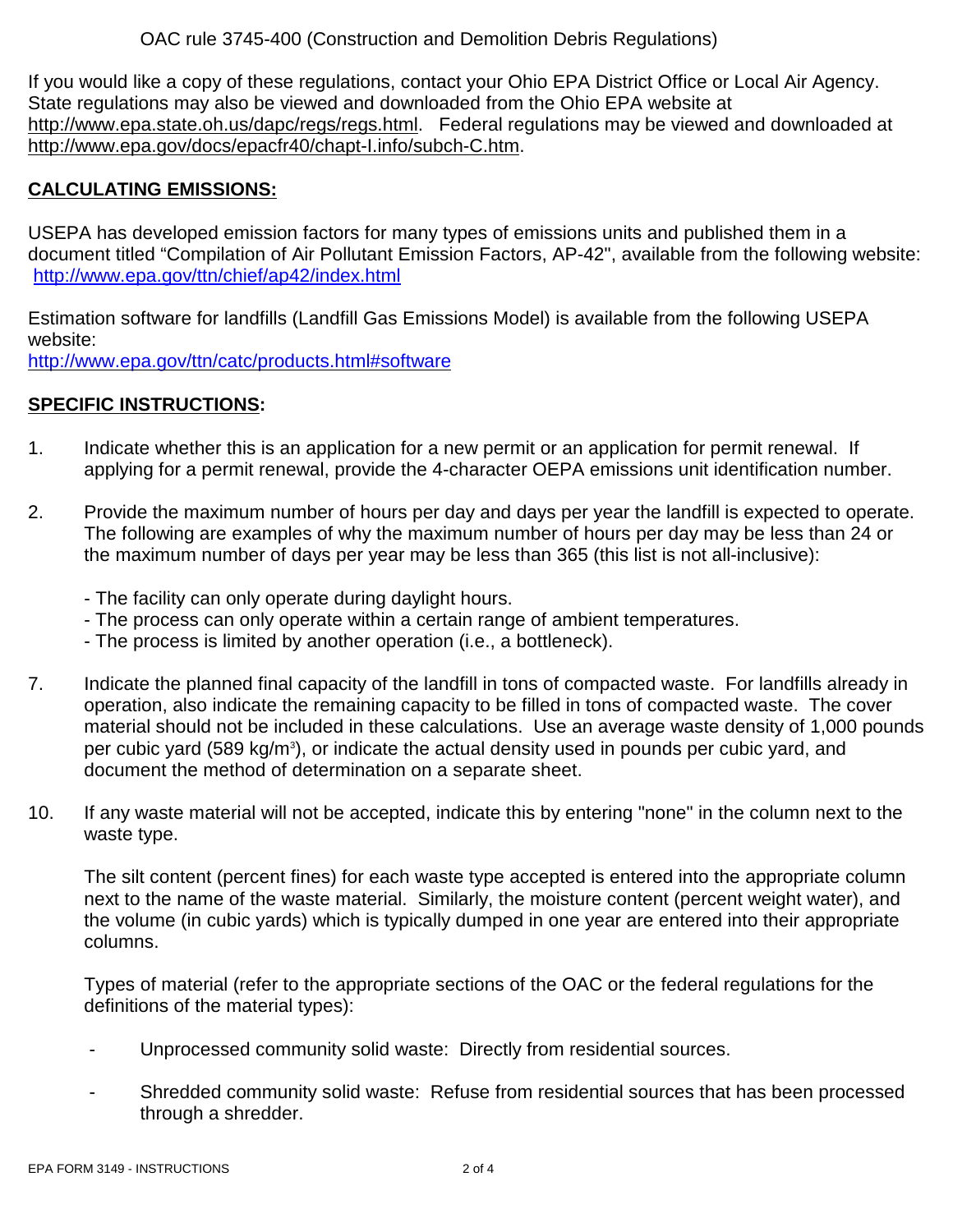- Unprocessed commercial solid waste: General refuse from stores, restaurants, offices, light industries.
- Shredded commercial solid waste: Above waste that has been processed through a shredder.
- Construction and demolition debris: Waste material from the construction or demolition of houses, buildings or other facilities.
- Industrial solid waste (non-hazardous): Waste material from industrial sources not classified as "hazardous".
- Hazardous solid waste: Waste material defined by the Resource Conservation and Recovery Act (RCRA) to be "hazardous."
- Mining waste: Waste material generated by a mining operation.
- Agricultural waste: Waste material generated from farming or other agricultural activity.
- Regulated Asbestos Containing Material: Wastes containing asbestos as defined in the federal Asbestos NESHAP regulation.
- Incinerator residue: Residue and ashes from incinerators that are not hazardous under RCRA.
- Fly ash: Air pollution collector wastes from fuel-burning equipment.
- Sludge: Any liquid/solid suspension. Specify the origin of the sludge (for example, POTW, industrial pre-treatment, water softening, air pollution scrubber).
- Other: Specify type of waste material if none of the above apply.

#### **Fugitive Dust:**

Items (13) and (14) refer to fugitive dust emissions from the operation of the landfill.

13. Describe in detail on a separate sheet all control measures to be used to control fugitive dust emissions during land filling operations. The description should cover waste dumping, transfer, compaction, excavation of cover material, and covering of waste. Roadway dust emissions are addressed in the emissions activity category form for roadways and parking areas which is required to be completed for all landfills. Fugitive emission control techniques include spraying or wetting the area, the erection of wind barriers, more frequent covering or other special handling. Indicate the frequency of application and application rate along with an estimated control efficiency, if known.

#### **Asbestos Waste Disposal:**

Items (14) through (20) refer to the waste disposal of asbestos-containing waste materials.

18. Attach a copy of the permit required Asbestos Spill Contingency Plan. The plan must address